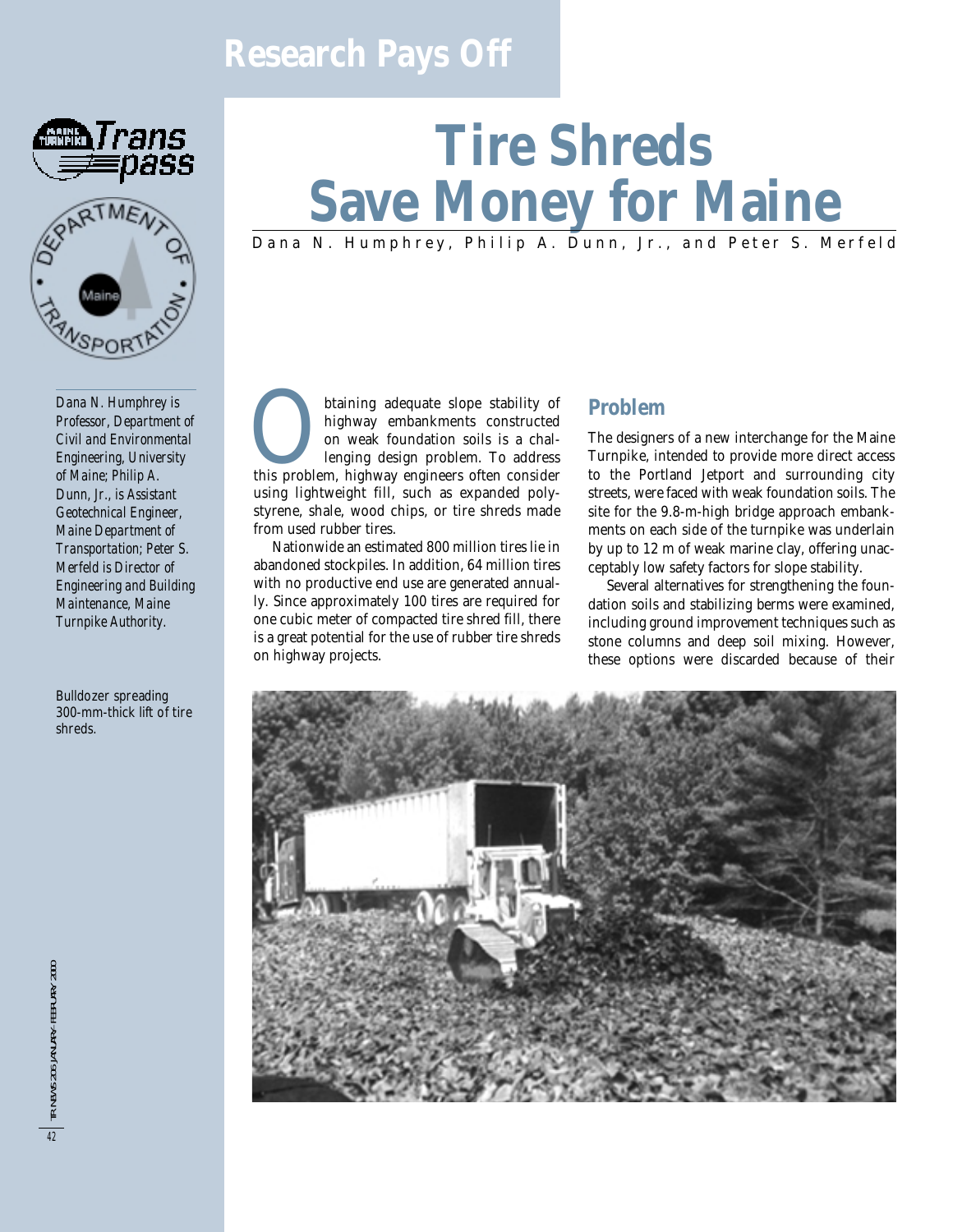

Completed approach embankment for Portland Jetport Interchange.

impact on adjacent wetlands and their relatively high cost. For a cost-effective solution, geotechnical designers turned to the results of research conducted since 1990 at the University of Maine on use of tire shreds as lightweight fill. For the Jetport project, information from five projects funded by the Maine Department of Transportation (MDOT) and three projects funded by the New England Transportation Consortium (NETC) was used.

#### **Solution**

The studies funded by MDOT and NETC provided information on the engineering and environmental characteristics of tire shreds as lightweight fill for highway embankments and retaining-wall backfill. The study results show that tire shreds have an in-place density of 0.70 to 0.95 Mg/m<sup>3</sup> as compared with a typical soil density of 2.0 Mg/m3. It was also found that tire shred layers will be compressed by the weight of any overlying soil, making it necessary to overbuild the initial thickness of tire shred layers. In addition, field research indicated that tire shreds should be covered by at least 0.8 m of soil to provide proper support for an overlying flexible pavement.

A field study has been addressing concerns related to the effect of tire shreds on groundwater quality. The site for this study is on Route 231 in North Yarmouth, Maine. At two locations beneath the shoulder of the road,  $3-m^2$  geomembranelined basins are being used to collect water that has infiltrated through 0.6 m of tire shreds covered by about 1 m of granular soil. A third basin, used as a control, is overlain only by granular soil.

Water quality at the site has been monitored for more than 5 years. Results show that the tire shreds have increased the levels of manganese and iron, but these metals are not a health concern. Concentrations of other metals have been similar to those found in water samples taken from the control section, and all have been well below the primary drinking water standard levels. In addition, samples were taken for volatile and semivolatile organics on two dates, with no detectable levels found.

In 1995 and 1996, three tire shred fills built elsewhere underwent self-heating reactions. Subsequently, the University of Maine, in conjunction with the Federal Highway Administration and the scrap tire industry, conducted a study on how to limit heating of thick tire shred fills. This study resulted in guidelines now embodied in ASTM D6270-98, Standard Practice for Use of Scrap Tires in Civil Engineering Applications.

#### **Application**

For the Portland Jetport Interchange, the designers elected to take a conservative approach, and used 1.8 m of soil between the top of the tire shred layer and the bottom of the flexible pavement. Results of laboratory compressibility tests indicated that the tire shred layers should be overbuilt by about 10 percent of their final thickness. Information from the North Yarmouth study was used to